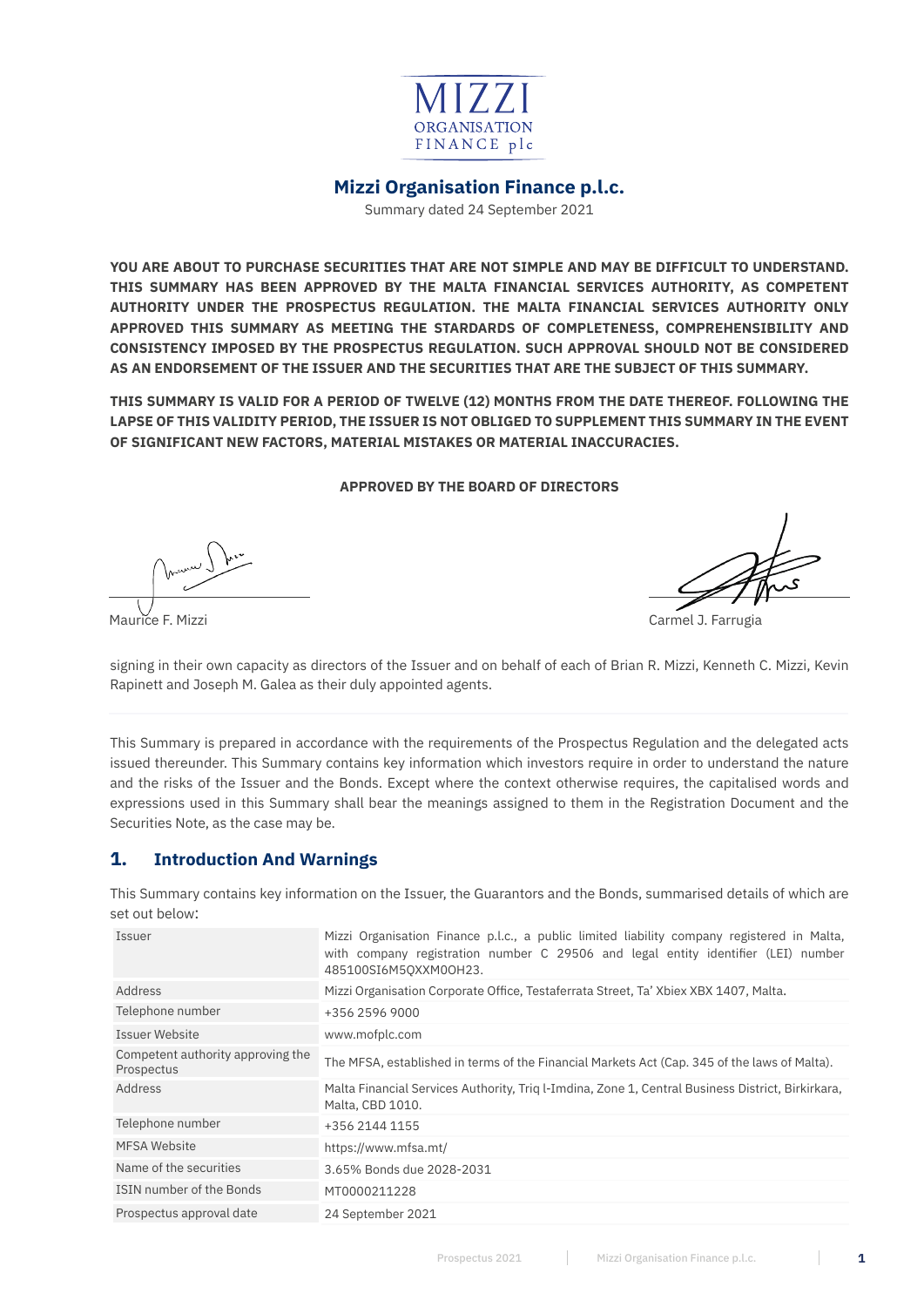Prospective investors are hereby warned that:

i. this Summary should be read as an introduction to the Prospectus. It is being provided to convey the key characteristics and risks associated with the Issuer and the Bonds being offered pursuant to the Prospectus. It is not and does not purport to be exhaustive and investors are warned that they should not rely on the information contained in this Summary in making a decision as to whether to invest in the securities described in this document;

ii. any decision of the investor to invest in the Bonds should be based on a consideration of the Prospectus as a whole by the investor;

iii. an investor may lose all or part of the capital invested in subscribing for Bonds;

iv. where a claim relating to the information contained in the Prospectus is brought before a court, the plaintiff investor might, under the national legislation of Malta, have to bear the costs of translating the Prospectus before the legal proceedings are initiated; and

v. civil liability attaches only to those persons who have tabled the Summary, including any translation thereof, but only if the Summary, when read together with the other parts of the Prospectus, is misleading, inaccurate, or inconsistent or does not provide key information in order to aid investors when considering whether to invest in the Bonds.

# **2. Key Information on the Issuer**

## **2.1 Who is the Issuer of the Bonds?**

## **2.1.1 Domicile and legal form, its LEI and country of incorporation**

The Issuer is Mizzi Organisation Finance p.l.c., a public limited liability company registered in Malta in terms of the Companies Act (Cap. 386 of the laws of Malta). The Issuer was incorporated and is domiciled in Malta and with legal entity identifier (LEI) number 485100SI6M5QXXM0OH23.

## **2.1.2 Principal Activities of the Issuer**

The Issuer is a finance company and does not carry out any trading activities of its own. The sole purpose of the Issuer is that of raising funds in the capital markets for the purposes of on-lending the said funds to companies forming part of the Mizzi Organisation. The sole asset of the Issuer consists in loans granted to companies forming part of the Mizzi Organisation.

## **2.1.3 Organisational Structure of the Mizzi Organisation**

The Issuer is fully owned by MOL, one of the four Guarantors of the Bond Issue. All of the Guarantors are owned, in varying proportions, by Daragon Limited (C 2562), Demoncada Limited (C 2577), Mr Maurice F. Mizzi, Demoncada Holdings Ltd (C 3858) and Investors Limited (C 26602).

## **2.1.4 Major Shareholders of the Issuer**

The Issuer's majority shareholder is MOL which holds 99.92% of the issued share capital of the Issuer. MOL is, in turn, held by Daragon Limited (C 2562), Demoncada Limited (C 2577) and Mr Maurice F. Mizzi (each holding approximately 33.3%).

## **2.1.5 Key Managing Directors**

The board of Directors of the Issuer is composed of the following persons: Brian R. Mizzi (Executive Director), Kenneth C. Mizzi (Executive Director), Maurice F. Mizzi (Executive Director), Joseph M. Galea (Independent Non-Executive Director), Carmel J. Farrugia (Independent Non-Executive Director) and Kevin Rapinett (Independent Non-Executive Director).

## **2.1.6 Statutory Auditors**

The auditors of the Issuer as of the date of this Summary and for the financial years ended 2018, 2019 and 2020 are PricewaterhouseCoopers of 78, Mill Street, Qormi QRM 3101, Malta. The Accountancy Board registration number of PricewaterhouseCoopers is AB/26/84/38.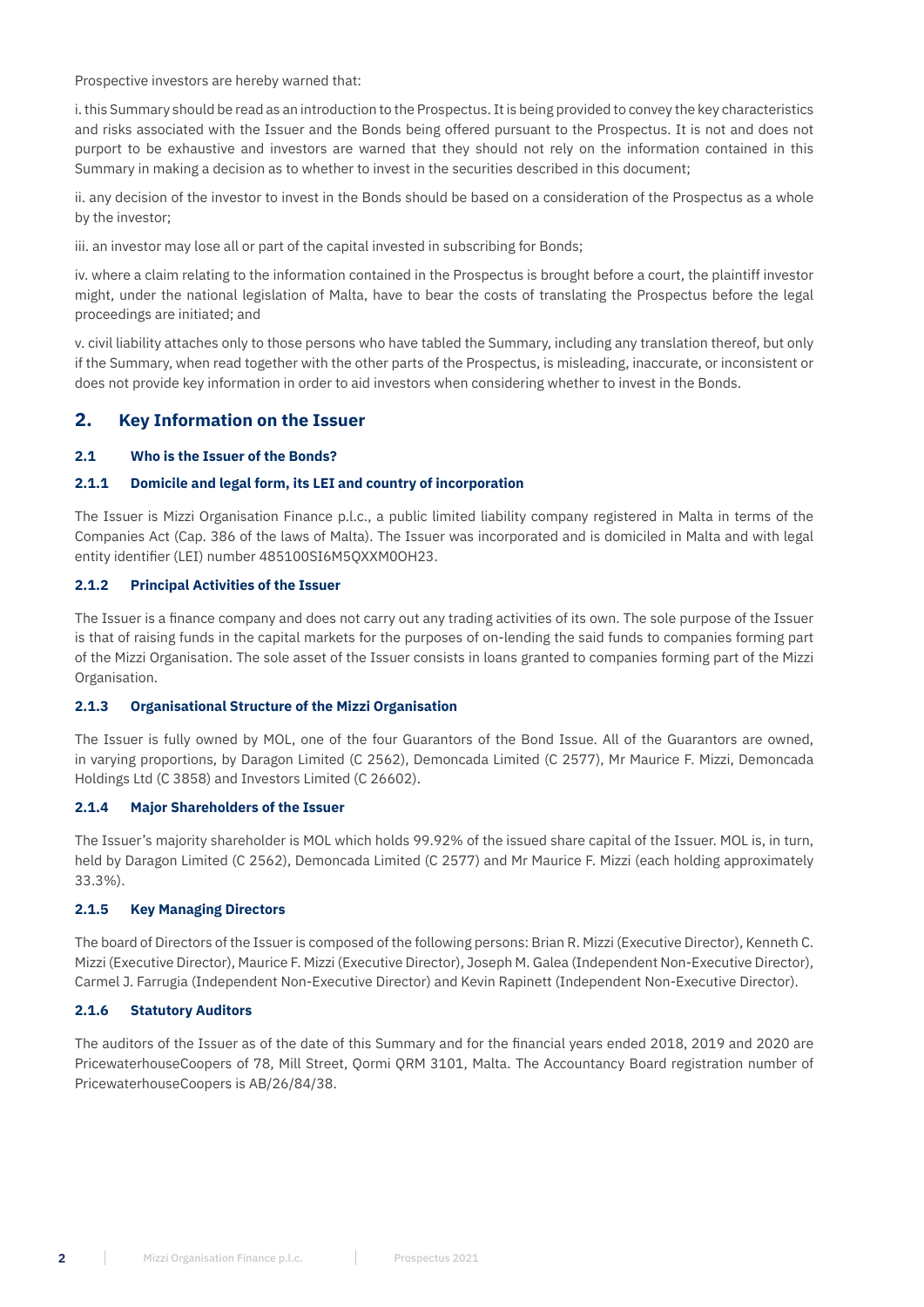## **2.2 What is the key financial information regarding the Issuer?**

The key financial information regarding the Issuer is set out below:

| Amounts in €'000s                       | <b>FY2020</b> | <b>FY2019</b> | <b>FY2018</b> |
|-----------------------------------------|---------------|---------------|---------------|
| Operating profit/(loss)                 | (10)          | (10)          | (10)          |
| Net financial debt                      | 171           | 183           | 212           |
| Cash flows from operating<br>activities | (41)          | (4)           | (52)          |
| Cash flows from financing<br>activities | N/a           | N/a           | N/a           |
| Cash flows from investing<br>activities | 30            | 25            | $\Omega$      |

## **2.3 What are the key risks that are specific to the Issuer?**

The most material risk factors specific to the Issuer, which may negatively impact the operations and financial position of the Issuer should the circumstances mentioned therein materialise, are as follows:

## **2.3.1 The Issuer is dependent on the performance of companies forming part of the Mizzi Organisation for the repayment of loans.**

The Issuer does not carry out any trading activities of its own and its sole purpose is to raise funds in the capital markets for the purpose of on-lending the said funds to companies forming part of the Mizzi Organisation. The sole asset of the Issuer consists in loans granted to companies forming part of the Mizzi Organisation. For this reason, the only revenue generating activities of the Issuer is the receipt of principal and interest income received on the said loans. Accordingly, the Issuer is economically dependent on the operational results, the financial position and the financial performance of companies forming part of the Mizzi Organisation to which it provides financing. The underperformance of any of the said borrowing companies may have an adverse effect on the performance of the Issuer which, in turn, may affect its ability to service payments under the Bonds of both principal and interest.

## **3. Key Information on the Securities**

## **3.1 What are the main features of the securities?**

The Bonds are being issued in an aggregate amount of up to €45,000,000 with a nominal value of €100 per Bond issued and redeemable at par and redeemable on 20 October 2031 or, at the sole option of the Issuer, any date falling between 15 October 2028 and 14 October 2031. The Bonds bear interest at the rate of 3.65% per annum on the nominal value of the Bonds.

The Bonds shall be issued in fully registered and dematerialised form and shall be represented in uncertificated form by the appropriate entry in the electronic register maintained on behalf of the Issuer at the CSD. On admission to trading the Bonds shall have the following ISIN: MT0000211228. The Bonds shall be freely transferable.

The Bonds constitute the general, direct, unconditional, and unsecured obligations of the Issuer and shall be guaranteed in respect of both the interest due and the principal amount by the Guarantors on a joint and several basis. The Bonds shall at all times rank *pari passu* without any priority or preference among themselves. The payment obligations of the Issuer under the Bonds shall, save for such obligations as may be mandatorily preferred by law, at all times rank at least equally with all the Issuer's present and future unsecured and unsubordinated obligations.

There are no special rights attached to the Bonds other than the right of the Bondholders to (i) attend, participate in and vote at meetings of Bondholders in accordance with the terms and conditions of the Bonds; (ii) payment of capital and interest in accordance with the ranking of the Bonds; (iii) the benefit of the Guarantee (as detailed in section 3.3); and (iv) such other rights attached to the Bonds emanating from the Securities Note.

## **3.2 Where will the securities be traded?**

Application has been made to the Malta Stock Exchange for the Bonds to be listed and traded on its Official List.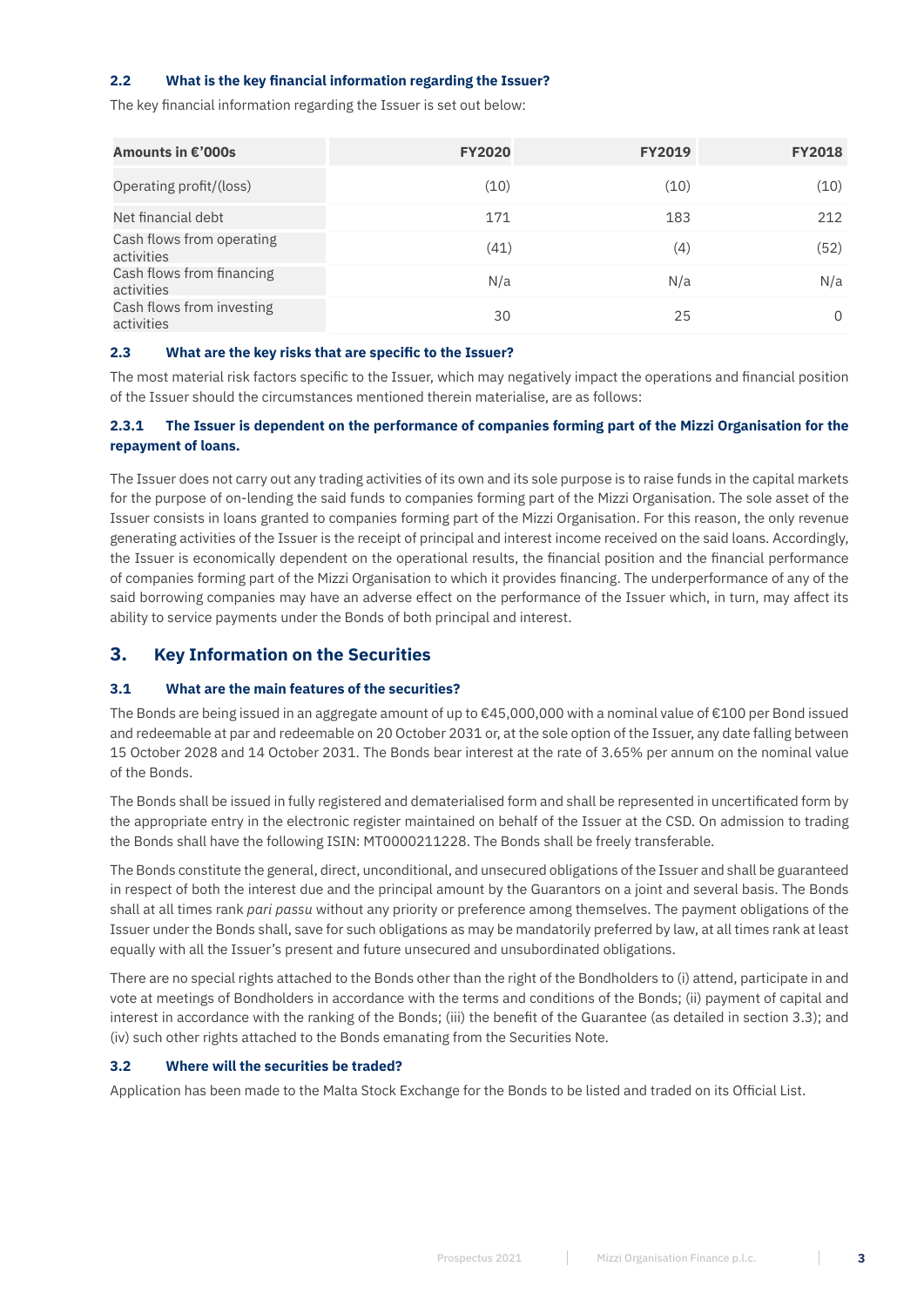#### **3.3 Is there a guarantee attached to the securities?**

The Bonds are guaranteed by the Guarantors on a joint and several basis (the "**Guarantee**"). Accordingly, the Bondholders shall be entitled to request the Guarantors to pay both the interest due and the principal amount under said Bonds on first demand (subject to the terms of the Guarantee) if the Issuer fails to meet any amount, when due in terms of the Prospectus. The joint and several Guarantee also entitles the Bondholders to demand payment from any or all the Guarantors without having to first take action against the Issuer.

## **3.4 The Guarantors**

The Guarantors are: (i) Mizzi Organisation Limited (C 813) ("**MOL**"); (ii) Consolidated Holdings Limited (C 1192) ("**CHL**"); (iii) The General Soft Drinks Company Limited (C 1591) ("**GSD**"); and (iv) GSD Marketing Limited (C 3774) ("**GSDM**").

MOL was established on 7 April 1967 as a private limited liability company registered in Malta in terms of the Companies Act (Cap. 386 of the laws of Malta) with company registration number C 813. The LEI of MOL is 2138003UBN3OWKRV7Q78. MOL is the finance company of the Mizzi Organisation, responsible for performing a treasury function therein. Its subsidiaries operate principally within the automotive, retail, real estate, and mechanical and engineering services sectors.

CHL was established on 26 July 1968 as a private limited liability company registered in Malta in terms of the Companies Act (Cap. 386 of the laws of Malta) with company registration number C 1192. The LEI of CHL is 485100SLWFPDEVPL9J42. CHL and its Subsidiaries operate principally within the hospitality sector.

GSD was established on 6 May 1969 as a private limited liability company registered in Malta in terms of the Companies Act (Cap. 386 of the laws of Malta) having company registration number C 1591. The LEI of GSD is 213800LU4WKKSGLD5M41. GSD operates within the beverage sector.

GSDM was established on 5 September 1977 as a private limited liability company registered in Malta in terms of the Companies Act (Cap. 386 of the laws of Malta) having company registration number C 3774. The LEI of GSDM is 485100R03X666K6N8869. GSDM operates within the beverage sector.

The key financial information pertaining to the Issuer and the Guarantors for the financial periods ended 31 December 2018, 31 December 2019 and 31 December 2020 is set out below on a combined basis:

| Amounts in €'000s                       | <b>FY2020</b> | <b>FY2019</b> | <b>FY2018</b> |
|-----------------------------------------|---------------|---------------|---------------|
| Operating profit/loss                   | (3,485)       | 8,635         | 7,990         |
| Net financial debt                      | 111,310       | 106,917       | 96,423        |
| Cash flows from operating<br>activities | 13,373        | 14,004        | 7,845         |
| Cash flows from financing<br>activities | (1,841)       | (6,356)       | 6,963         |
| Cash flows from investing<br>activities | (13, 917)     | 2,233         | (18,903)      |

## **3.5 Key risks that are specific to the Guarantors and the Guarantee**

## **3.5.1 Risks relating to the business of the Guarantors**

The Guarantors have a diversified business portfolio and either directly, or through their Subsidiaries, operate in multiple sectors. Each sector is susceptible to certain risks and therefore, should any of such risks materialise, they would have a material adverse effect on the ability of each of the Guarantors to satisfy their obligations under the Guarantee. Moreover, whilst certain Guarantors such as GSD and GSDM do not have any Subsidiaries, CHL and MOL are both holding companies and thus their financial position is in turn contingent on the financial position of their Subsidiaries.

The most material risk factors specific to the Guarantors and their Subsidiaries, which may negatively impact the operations and financial position of the Guarantors should the circumstances mentioned therein materialise, are as follows:

## **3.5.1.1 Risks relating to the COVID-19 pandemic**

As at the date of this Prospectus, the main business elements of the operations of the Guarantors and their Subsidiaries were impacted by the COVID-19 pandemic. The full impact of the COVID-19 pandemic on a Guarantor's and, or its Subsidiaries' business will depend on a range of factors which the Issuer is not able to accurately predict as at the date of this Prospectus, including, albeit not limited to, the duration and scope of the pandemic, the impact of new COVID-19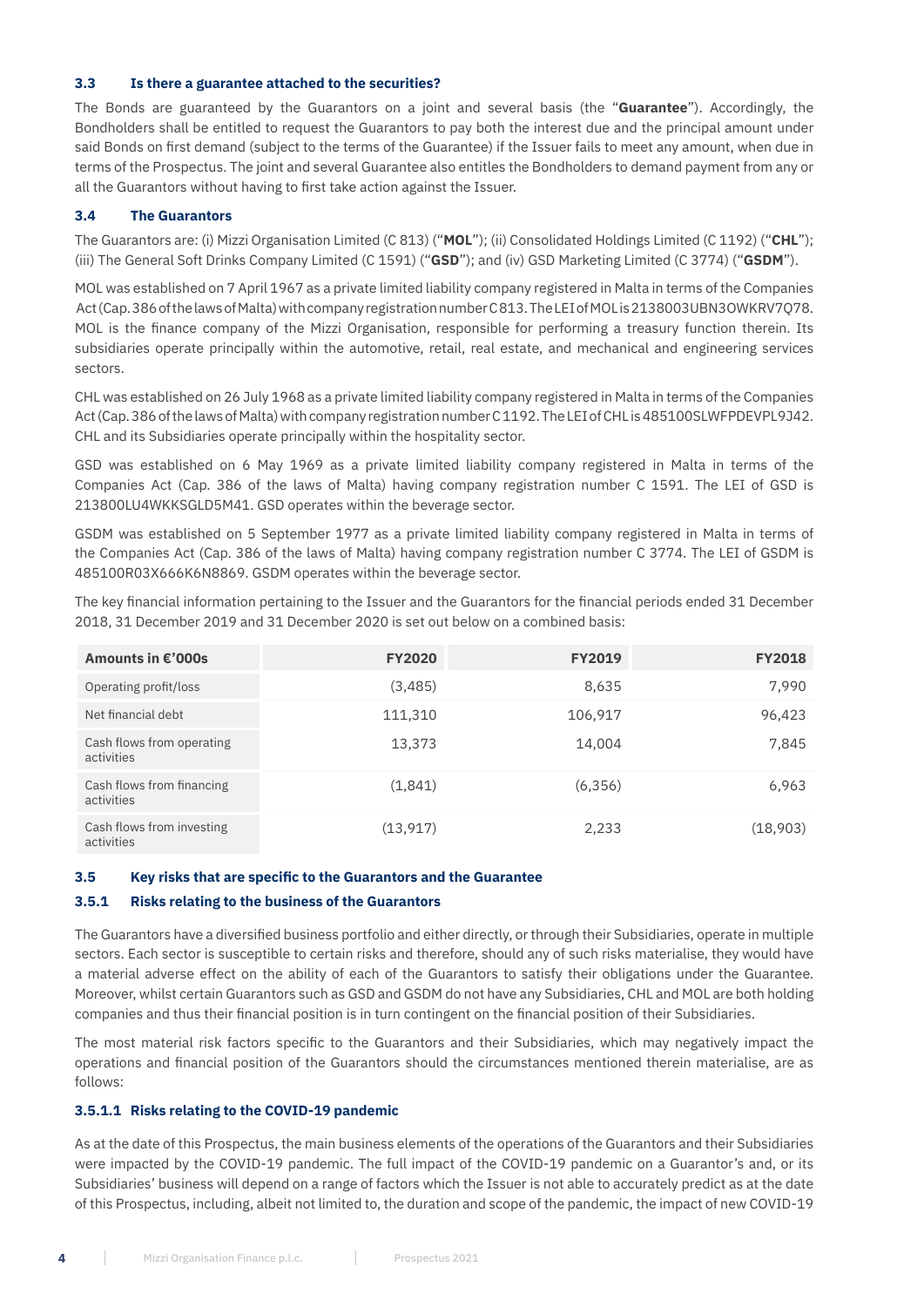variants and the impact on economic activity, any of which may have a negative impact on Mizzi Organisation's suppliers and customers, or the economy as a whole, and could, in turn, decrease demand for the Mizzi Organisation's products and services offered through the Guarantors or their Subsidiaries.

## **3.5.1.2 Risks relating to the financing of the Mizzi Organisation**

The Guarantors' and their Subsidiaries' indebtedness could adversely affect their financial position. A number of companies forming part of the Mizzi Organisation have bank debt and, or are expected to incur additional debt in connection with their future growth strategy. A substantial portion of the cash flow generated from the companies forming part of the Mizzi Organisation is utilised to repay their debt obligations pursuant to the terms of the facilities provided. Should the Guarantors or their Subsidiaries significantly increase their debt obligations, this may have an adverse effect on the profitability of the Guarantors or their Subsidiaries. Moreover, the agreements regulating the bank debt of the companies forming part of the Mizzi Organisation impose significant financial covenants on the said companies, whether they act in the capacity as borrowers or guarantors under the respective loan agreements. These covenants could limit the ability of the said companies to obtain future financing, make capital expenditure, withstand a future downturn in business or economic conditions generally or otherwise inhibit the ability to conduct necessary corporate activities. The terms of such agreements as well as changes in banking risk appetite may prevent the Guarantors and, or their Subsidiaries from obtaining the capital and financing they require for the continued operation of their business and the completion of major projects on commercially viable terms, or at all.

## **3.5.1.3 Risks relating to the distribution and franchise agreements and relations with suppliers and agents**

The Guarantors' operations in the automotive, beverage, retail sector and mechanical and engineering contracting services are dependent on franchise, distributor and supply agreements entered into with international brand owners and manufacturers. The continued distribution of products is therefore largely contingent on the strength of its relationships with its existing franchisors, distributors and suppliers and therefore, any deterioration or change in such relationships for any reason whatsoever could potentially have an adverse effect on the profitability of the respective operating company.

Some of the franchise and distributor agreements which certain companies within the Mizzi Organisation rely on for their operations may be terminated by notice and, or are due to terminate in the short term, albeit subject to renewal. Should any of the franchise agreements be terminated, not be renewed, or be renewed on less favourable terms, the profitability and financial condition of the Guarantors may be adversely affected.

#### **3.5.1.4 Risks relating to changes in consumer preferences and demand**

The Guarantors' success in the sectors in which they operate is dependent on their ability to manufacture and, or offer products that have a strong consumer appeal. Such sectors are susceptible to fluctuations in consumer trends because of changes in taste, consumer habits, general economic conditions, social trends, consumer attitude, consumer satisfaction and any other similar factors which are linked to consumer demand. Moreover, the success of such operating companies is also dependent on their ability to swiftly anticipate, capitalise and adapt to changes in consumer attitude and preferences. Should they fail to do so, they may experience a reduction in revenue which could have a material adverse effect on their operational results and financial condition as well as the group of companies within the Mizzi Organisation, which they form part of.

#### **3.5.1.5 Risks relating to competition**

The Guarantors and their Subsidiaries face competition in all product categories and markets in which they operate. Severe competition in the relative sectors and changes in economic and market conditions could adversely affect the business and operating results of the Guarantors, as a direct result of their participation in the sector directly or through their Subsidiaries.

#### **3.5.1.6 Risks relating to seasonality and dependence on tourism**

The beverage, hospitality and food and beverage sectors are highly seasonal, with higher demand in the summer months which is attributable to an increased number of tourist arrivals in Malta and hotter temperatures. A fall in the number of tourist arrivals in Malta is likely to contribute towards a negative impact on the demand for the products offered by the Guarantors and their Subsidiaries as well as occupancy levels of the Waterfront Hotel, which is owned by WHL (a Subsidiary of CHL).

#### **3.5.1.7 Risks relating to property development**

Several companies within the Mizzi Organisation are in the course of developing and, or have plans to carry out further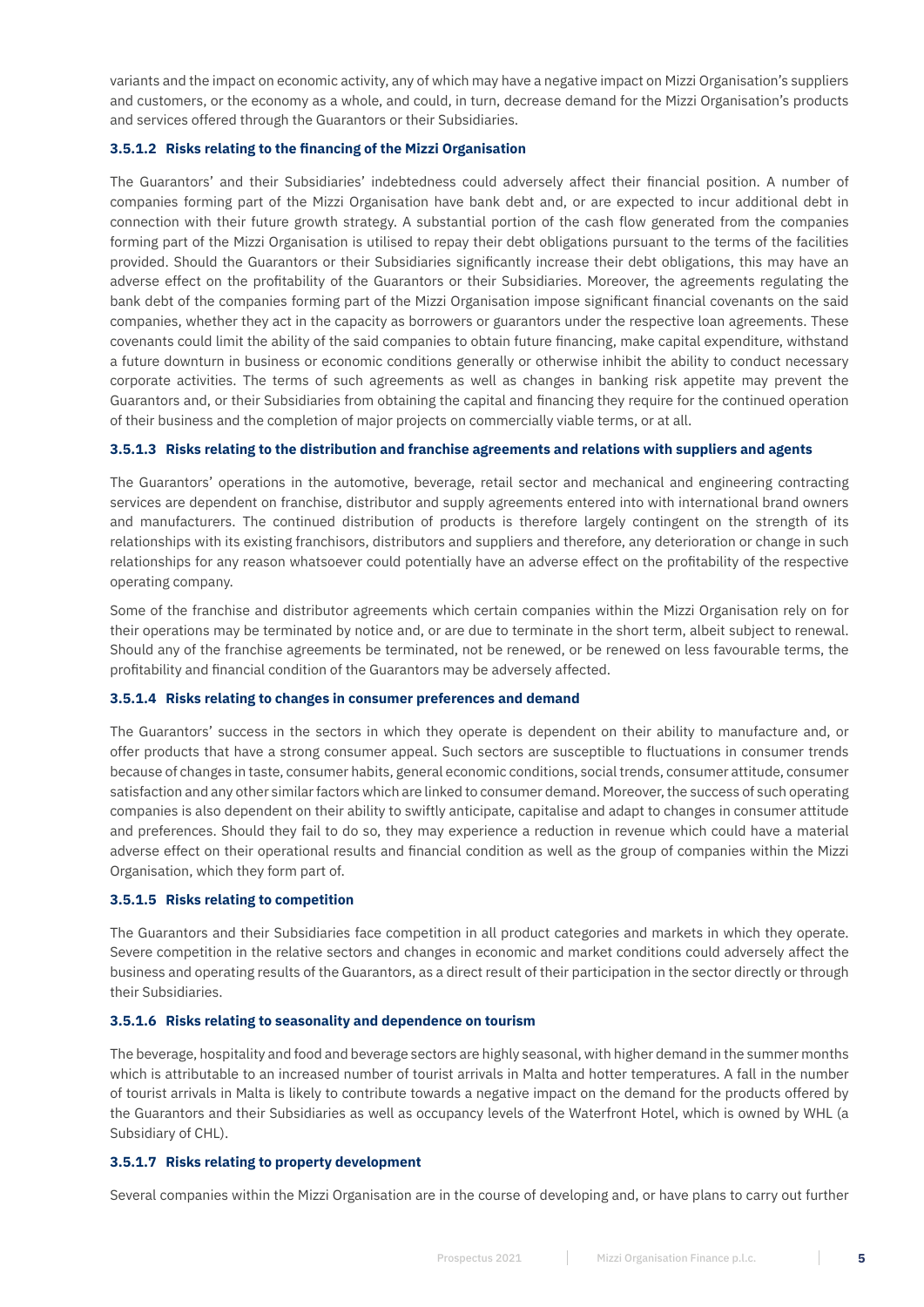property development projects. Property development projects are subject to a number of specific execution risks, including the risk of cost overruns, the risk of rental or sales transactions not being effected at the prices and within the timeframes envisaged, delays or refusal in obtaining all necessary zoning, land use, building, development, modifications, occupancy and other required permits and authorisations, amongst others. Moreover, property development is also susceptible to risks associated with the construction industry, including risks associated with the health and safety of persons engaged for the purposes of the development, such as the risk of serious injury or even fatality. If such risks were to materialise this could have a negative effect on the revenue generation, financial performance, and financial position of the Guarantor or Subsidiary executing the project.

## **3.5.2 Risks relating to the Guarantee**

The Bonds are being guaranteed by the Guarantors on a joint and several basis. Accordingly, the Bondholders shall be entitled to request any or all of the Guarantors to pay both the interest due and the principal amount under the said Bonds on first demand (subject to the terms of the Guarantee) if the Issuer fails to meet any amount when due in terms of the Prospectus. The joint and several Guarantee also entitles the Bondholders to take action against the Guarantors without having to first take action against the Issuer. The strength of the undertakings given under the Guarantee is dependent upon, and directly linked to, the financial position and solvency of the individual Guarantors.

#### **3.6 What are the key risks that are specific to the Securities?**

## **3.6.1 Suitability of the Bonds**

Debt instruments which may be redeemed by an issuer prior to their maturity date are considered as having an embedded call option, with the price of the bonds taking these components into account. The Bonds may be redeemed at the option of the Issuer on a Designated Early Redemption Date. In view of the early redemption component, the Bonds are complex financial instruments for the purposes of MIFID II and may not be suitable for all recipients of the Prospectus. In the event that an investor does not seek professional advice and, or does not read and fully understand the provisions of this Prospectus, there is a risk that such investor may acquire an investment which is not suitable for his or her risk profile.

#### **3.6.2 The Bonds are redeemable at the option of the Issuer**

Any or all of the Bonds may be redeemed by the Issuer on a Designated Early Redemption Date. Once the Bonds are redeemed, the relevant Bondholders shall no longer be entitled to any interest or other rights in relation to those Bonds. If Bonds are redeemed on a Designated Early Redemption Date, Bondholders would not receive the same return on investment that it would have received if they were redeemed on the Redemption Date. In addition, Bondholders may not be able to re-invest the proceeds from an early redemption at yields that would have been received had they not been redeemed. This optional redemption feature may also have a negative impact on the market value of the Bonds.

#### **3.6.3 No prior market for the Bonds**

Prior to the Bond Issue and admission to listing on the Official List, there has been no public market for the Bonds within or outside Malta. Due to the absence of any prior market for the Bonds, there can be no assurance that the price of the Bonds will correspond to the price at which the Bonds will trade in the market subsequent to the Bond Issue.

### **3.6.4 Orderly and liquid secondary market**

The existence of an orderly and liquid market for the Bonds depends on a number of factors, including but not limited to the presence of willing buyers and sellers of the Bonds at any given time and the general economic conditions in the market in which the Bonds are traded. Such factors are dependent upon the individual decisions of investors and the general economic conditions of the market, over which the Issuer has no control. The emergence of the COVID-19 pandemic in Q1 2020 has manifested in a highly volatile economy with the magnitude of the downturn in terms of depth and duration particularly uncertain across the globe. There can be no assurance that continued or increased volatility and disruption in the capital markets will not impair the saleability of the Bonds. Accordingly, there can be no assurance that an active secondary market for the Bonds will develop, or, if it develops, that it will continue. Furthermore, there can be no assurance that an investor will be able to trade in the Bonds at all.

## **3.6.5 Amendments to the Terms and Conditions of the Bonds**

In the event that the Issuer wishes to amend any of the Terms and Conditions of the Bonds, it may call a meeting of Bondholders. Defined majorities of Bondholders may bind all Bondholders including Bondholders who did not attend and vote at the relevant meeting and Bondholders who voted in a manner contrary to the majority. Moreover, this must be considered in light of the power of each Guarantor to veto any changes to the Terms and Conditions of the Bonds which are issued with the benefit of its Guarantee.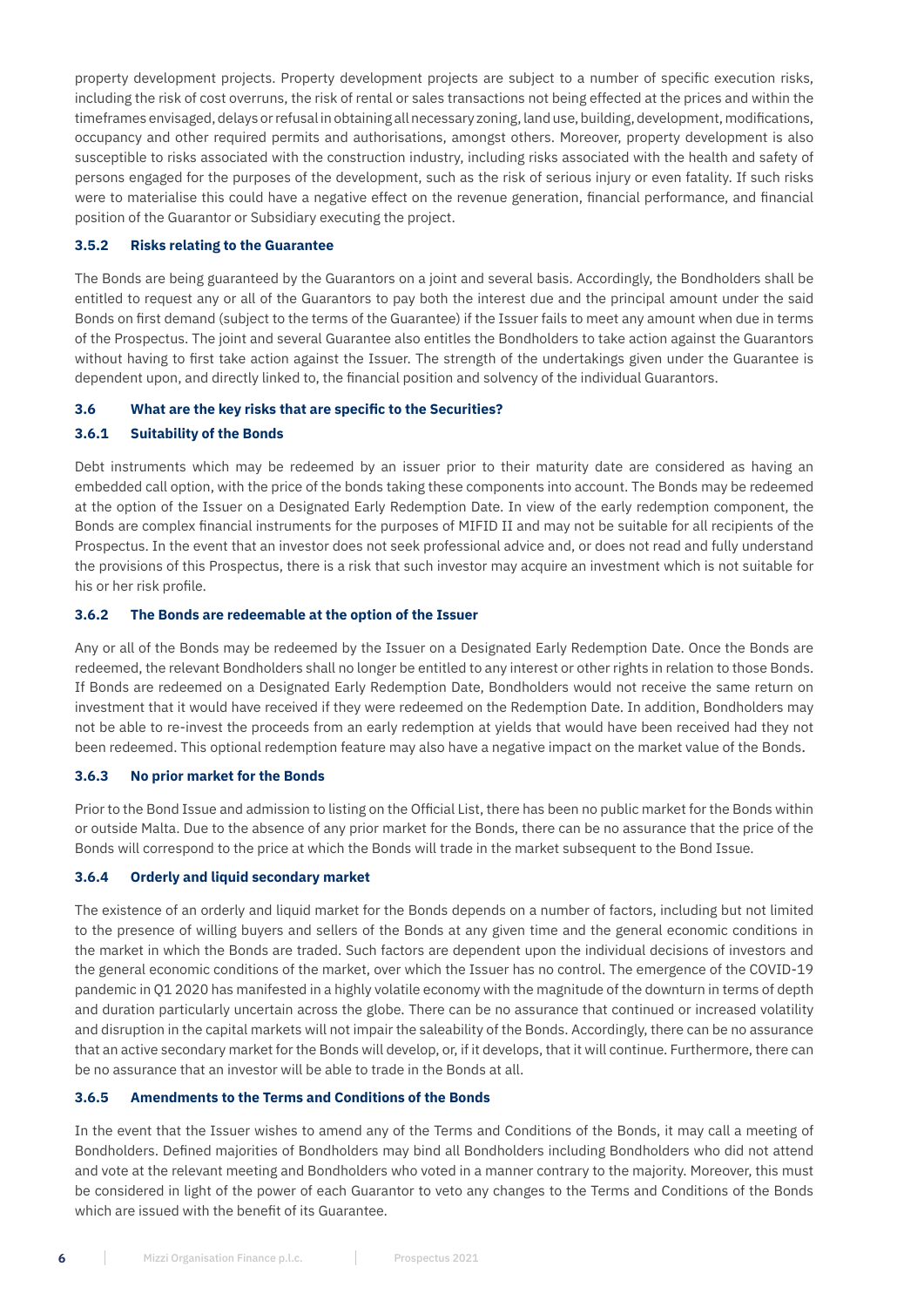# **4. Key Information on the Offer of Securities to the Public and the Admission to Trading on a Regulated Market**

## **4.1 Under which conditions and timetable can I invest in this security?**

## **Application for the Bonds**

Preferred Applicants may subscribe for Bonds by submitting an Application Form to an Authorised Financial Intermediary by latest 14:00 hours on 8 October 2021, together with payment of the full price of the Bonds applied for.

Pursuant to the Placement Agreements, PAFIs (either in their own name or in the name of underlying clients) must provide details of Applicants representing the amount they have been allocated in terms of the respective Placement Agreement by completing a data file as provided by the Registrar by latest 14:00 hours on 8 October 2021, accompanied by full payment.

Pursuant to the subscription agreements submitted by Authorised Financial Intermediaries in connection with the Intermediaries' Offer, Authorised Financial Intermediaries (either in their own name or in the name of underlying clients) must provide details of Applicants representing the amount they have been allocated in terms of the respective subscription agreement, by completing a data file as provided by the Registrar by latest 12:00 hours on 12 October 2021.

## **Expected Timetable**

| 1. | Application Forms available to Preferred Applicants<br>from the Issuer's office | 29 September 2021                                       |
|----|---------------------------------------------------------------------------------|---------------------------------------------------------|
|    | 2. Offer Period for Preferred Applicants                                        | 4 October 2021 to 8 October 2021,<br>both days included |
|    | 3. Placement Date                                                               | 8 October 2021                                          |
|    | 4. Intermediaries' Offer Date                                                   | 8 October 2021                                          |
|    | 5. Commencement of interest on the Bonds                                        | 15 October 2021                                         |
|    | 6. Announcement of basis of acceptance                                          | 15 October 2021                                         |
|    | 7. Refunds of unallocated monies (if any) and dispatch<br>of allotment letters  | 22 October 2021                                         |
| 8. | Expected date of admission of the securities to listing                         | 22 October 2021                                         |
| 9. | Expected date of commencement of trading in the securities                      | 25 October 2021                                         |

## **Plan of Distribution, Allotment and Allocation Policy**

The Bond Issue is open for subscription to all categories of investors as detailed hereunder and the Issuer shall allocate the Bonds on the basis of the following policy and order of priority:

i. the amount of €25 million in nominal value of the Bonds has been reserved for, and shall be allocated to, the PAFIs in accordance with Placement Agreements with the Issuer;

ii. the amount of up to €5 million in nominal value of the Bonds has been reserved for allocation to Preferred Applicants; and

iii. the remaining balance of €15 million in nominal value of the Bonds, together with any of the Bonds reserved for, and not taken up by, Preferred Applicants in terms of point (ii) above, shall be allocated to Authorised Financial Intermediaries pursuant to the Intermediaries' Offer. The Issuer undertakes to allocate to each of the Authorised Financial Intermediaries subscribing for Bonds pursuant to the Intermediaries' Offer, a minimum allocation of €2 million in Bonds, subject to increase in case of subscription by the Preferred Applicants for less than €5 million in Bonds or by any of the Authorised Financial Intermediaries for less than €2 million in Bonds.

Adjustments to the allocations specified in points (ii) and (iii) above may apply depending on whether Applications by Preferred Applicants and, or subscription agreements by Authorised Financial Intermediaries participating in the Intermediaries' Offer shall exceed and, or fall below the abovementioned allocations, in accordance with the allocation policy of the Issuer.

The issue and allotment of the Bonds is conditional upon the Bonds being admitted to the Official List of the MSE by no later than 22 October 2021. In the event that the said condition is not satisfied within 15 Business Days from the closing